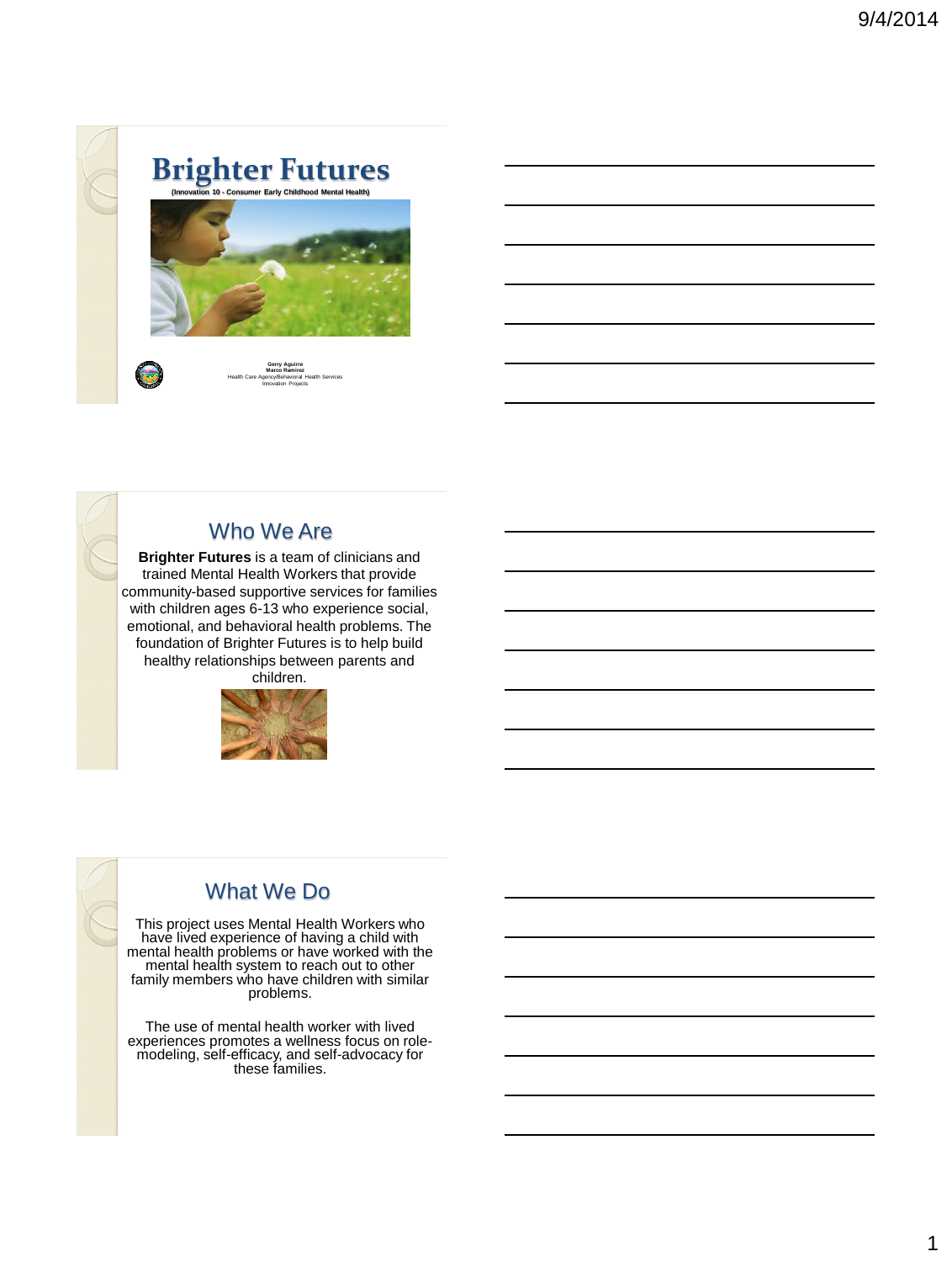## Program Criteria

- Parents and/or families with children between 6-13 years old
- Child experiences social, emotional, and/or behavioral problems
- Orange County residents

#### Goals

- Empower families as the experts in determining the services and resources they need
- Help parents and children recognize personal strengths and promote resiliency
- Link families to supportive services in the community
- Reduce isolation and create a community-based support network

## Roles of Staff

- 2.5 Master's Level Clinicians Trained in TF-CBT, SBIRT, and Motivational Interviewing Provide short-term individual and family counseling; Works directly with families on treatment plan tailored to each child's needs and identified goals
- 
- Collaborate with peer specialists in making linkages and referrals
- Data collection and scoring
- Program promotion

#### 3 Mental Health Workers

- Trained in SBIRT and Motivational Interviewing
- Make appropriate and helpful linkages to community resources (e.g. food banks, parenting classes, individual/couples counseling)
- Provide supportive services and case management
- Data collection and scoring
- Program promotion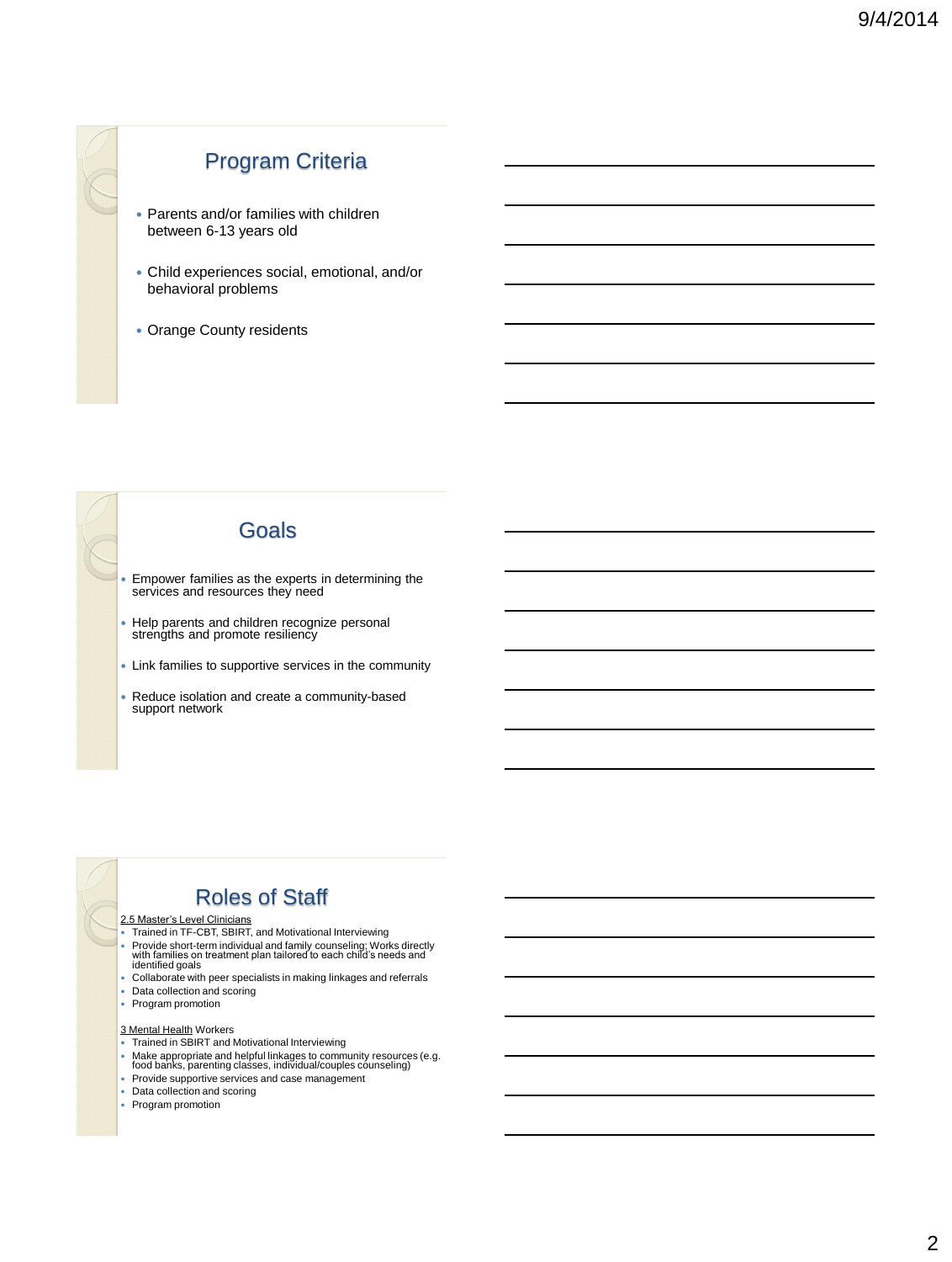## Services Offered

- 16-week community-based services
- Short-term counseling
- Short-term case management
- Peer support services
- Linkage to services within Orange **County**



## Evaluation & Outcomes

**Can a well-trained consumer/family member be an effective paraprofessional in all clinical settings?**

Data collection attempts to answer:

- 1) Type and extent of mental health treatment being provided
- 2) Quality of life from the point of view of each family member
- 3) Participants' success in achieving good health and reduction of their symptoms
- 4) Satisfaction surveys by participants and peers



### People Served By Brighter Futures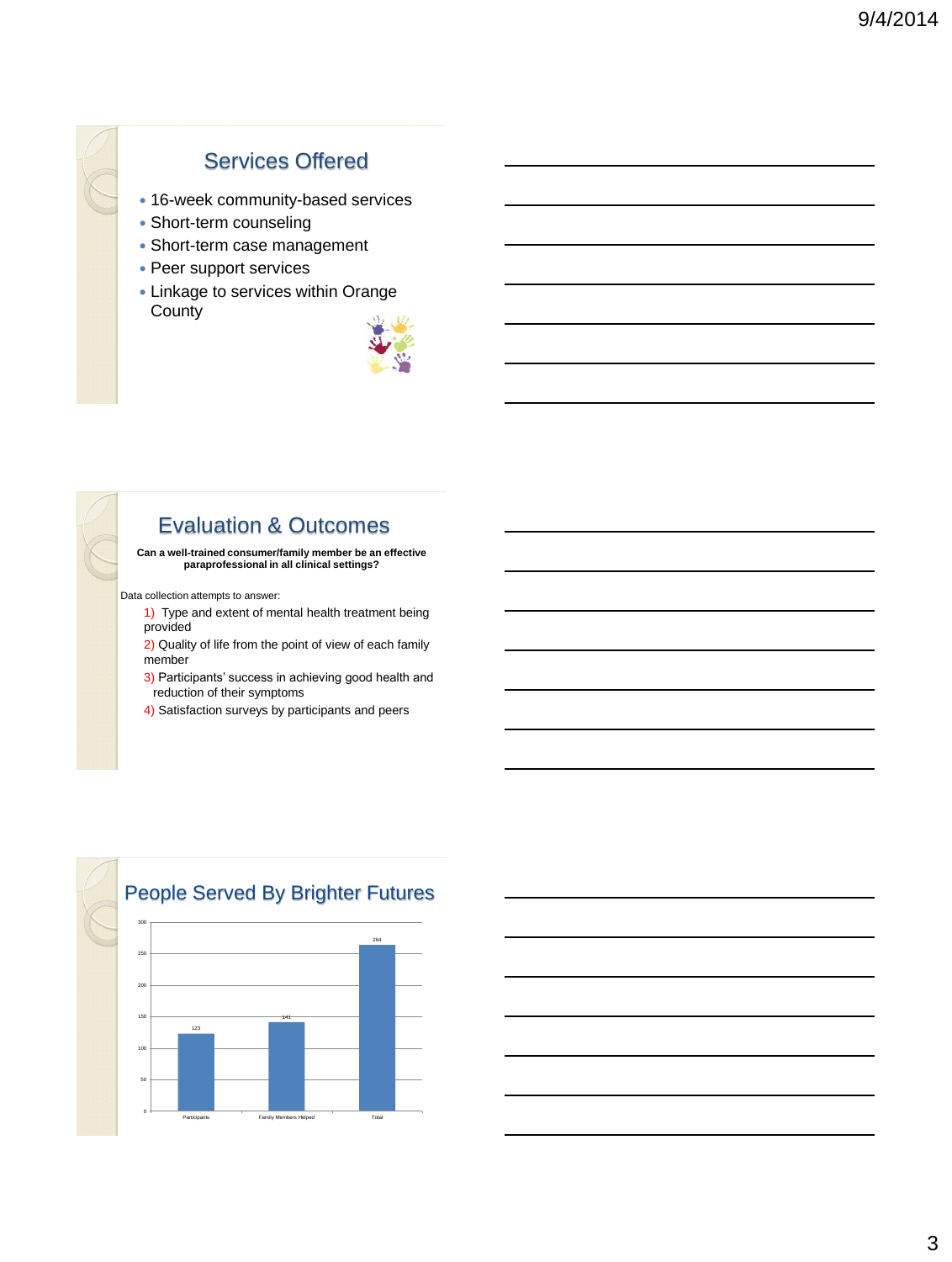



#### Outcome Measures

- **Pre-test and 2 post-tests** (in-take and exit of program)
- **Generalized Anxiety Disorder Scale** (GAD-7) ◦ measures anxiety
- **Quality of Life** (WHOQOL-BREF) measures life satisfaction
- **Protective Factors Survey** ◦ measures family resiliency and family functioning
- **Satisfaction Surveys**
	- Family member satisfaction survey
	- Youth satisfaction survey
	- \*Outcome measures and family member satisfaction survey are filled out by participant's primary caregiver\*

## Qualitative Data

- Brighter Futures Yearbook
- Video Testimonials
- Letters
- Artworks

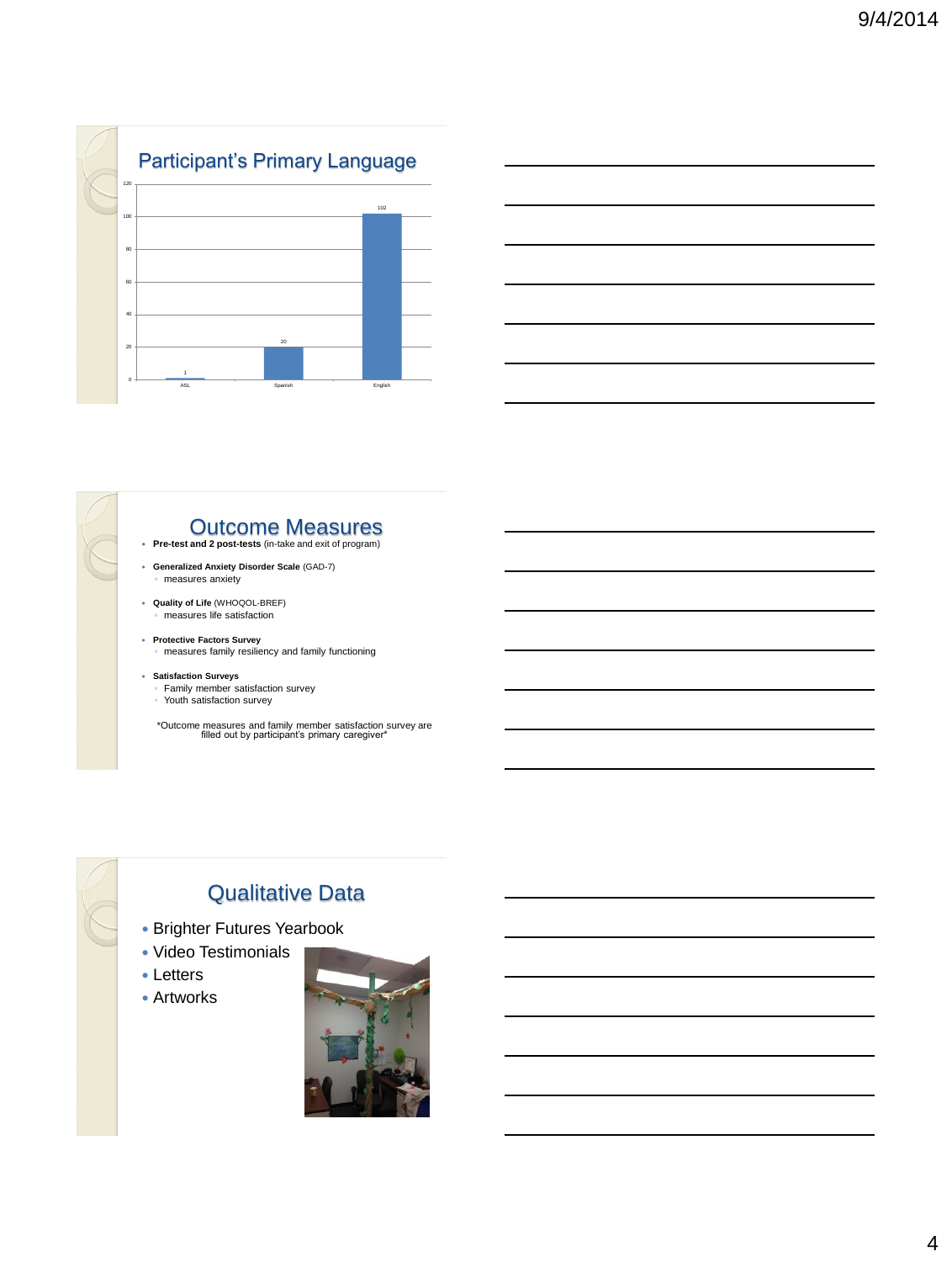



#### Referring Agencies & **Collaborations**

- Buena Clinton Youth and Family Center \*
- Magnolia Park FRC \*
- La Habra FRC \*
- Minnie Street FRC \*
- Corbin Center \*
- Orange County Children's Therapeutic Arts Center \*
- Theodore Roosevelt Elementary School\*
- School of Our Lady\*
- Abiding Savior Lutheran School\*
- California Gang Reduction, Intervention and Prevention (CALGRIP)\*

\* Agencies where we see participants on-site

### Referring Agencies & **Collaborations**

- Connect the Tots
- Stress Free Families
- CYS
- Pre-natal Drug and Alcohol Services
- Guinn Elementary School
- Latino Health Access
- Westminster FRC
- Western Youth Services
- Rancho Santiago College District
- Self-referrals/ word of mouth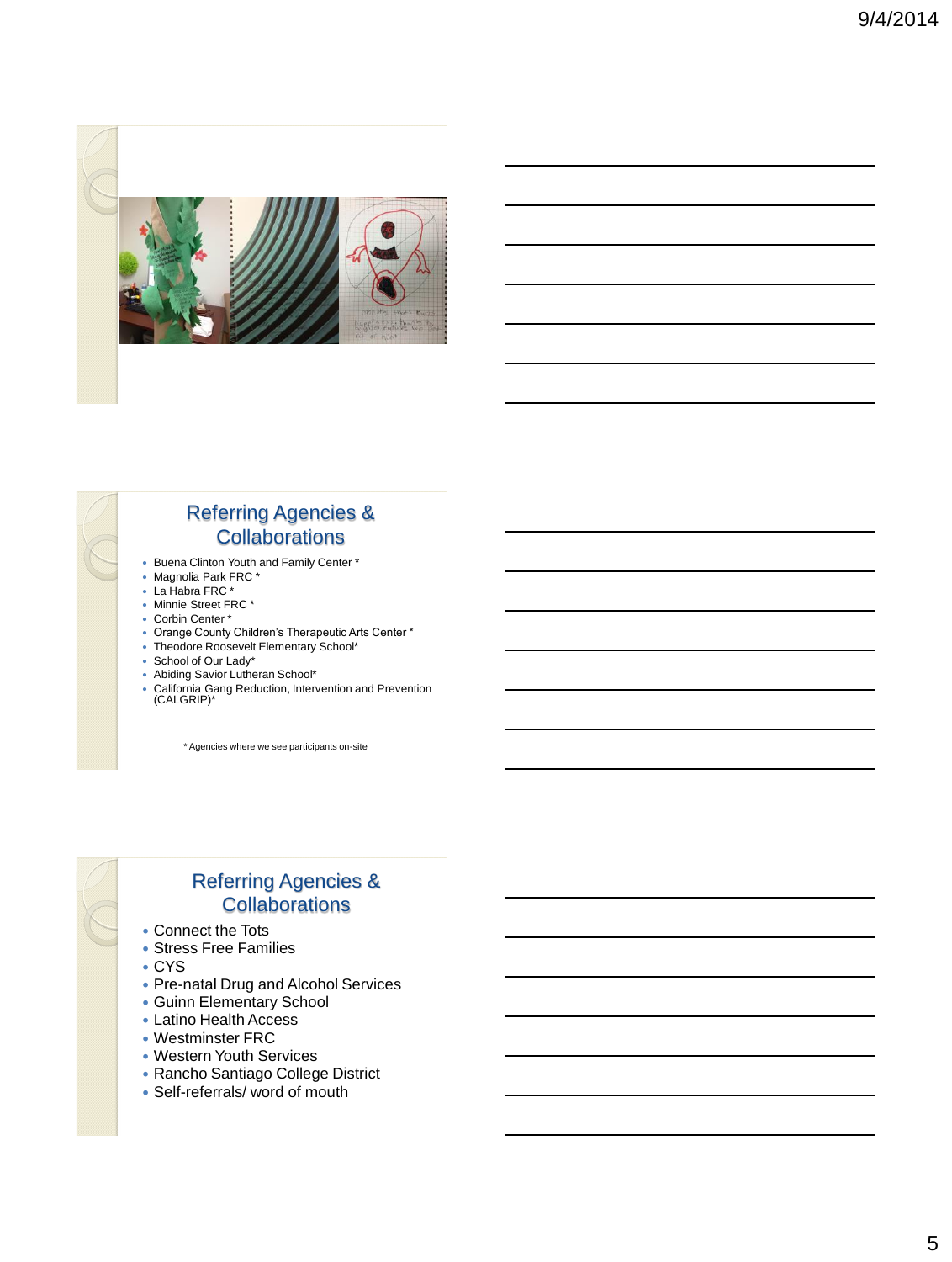



## Program Promotions

Brighter Futures promoted to the following agencies/events:

PEI (Collaborative and Quarterly Meeting) Connect the Tots CYS (Service Chief Meeting) CYS- North & South ADAS Child Guidance Center Family Resource Center Council Meeting Casa de la Familia Women's Support Group Orangewood Children's Foundation Phoenix House Wraparound Linkage to Wellness Fair Community Action Advisory Committee (CAAC) NAMI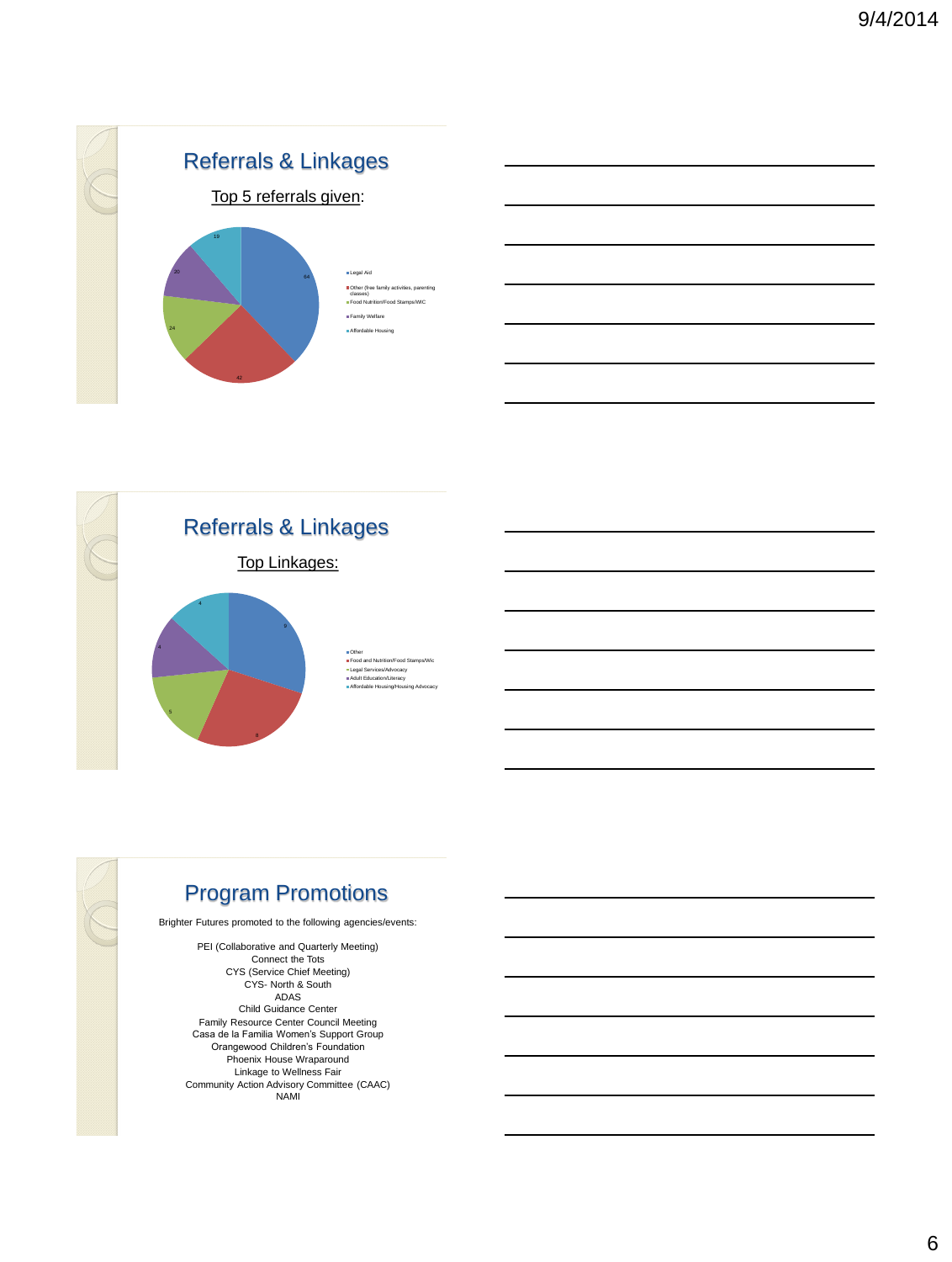

## Program Promotions

Chinese Moon Festival Wellness Center Project RENEW USC Masters Social Work Program Turning Point Human Options WTLC Parent 2 Parent Parenting Class Orange County Head Start Immersion Training Corbin Center Minnie Street FRC La Habra FRC Magnolia Park FRC



## Program Promotions

Buena Clinton Youth and Family Center Orange County Children's Therapeutic Arts Center Theodore Roosevelt Elementary School Latino Health Access Westminster FRC Western Youth Services Rancho Santiago College District

## Future Direction

- Future Goals:
	- Children's Group
	- Psycho-educational Group for parents
- Increase participants
	- Continue program promotion
	- Revisit agencies